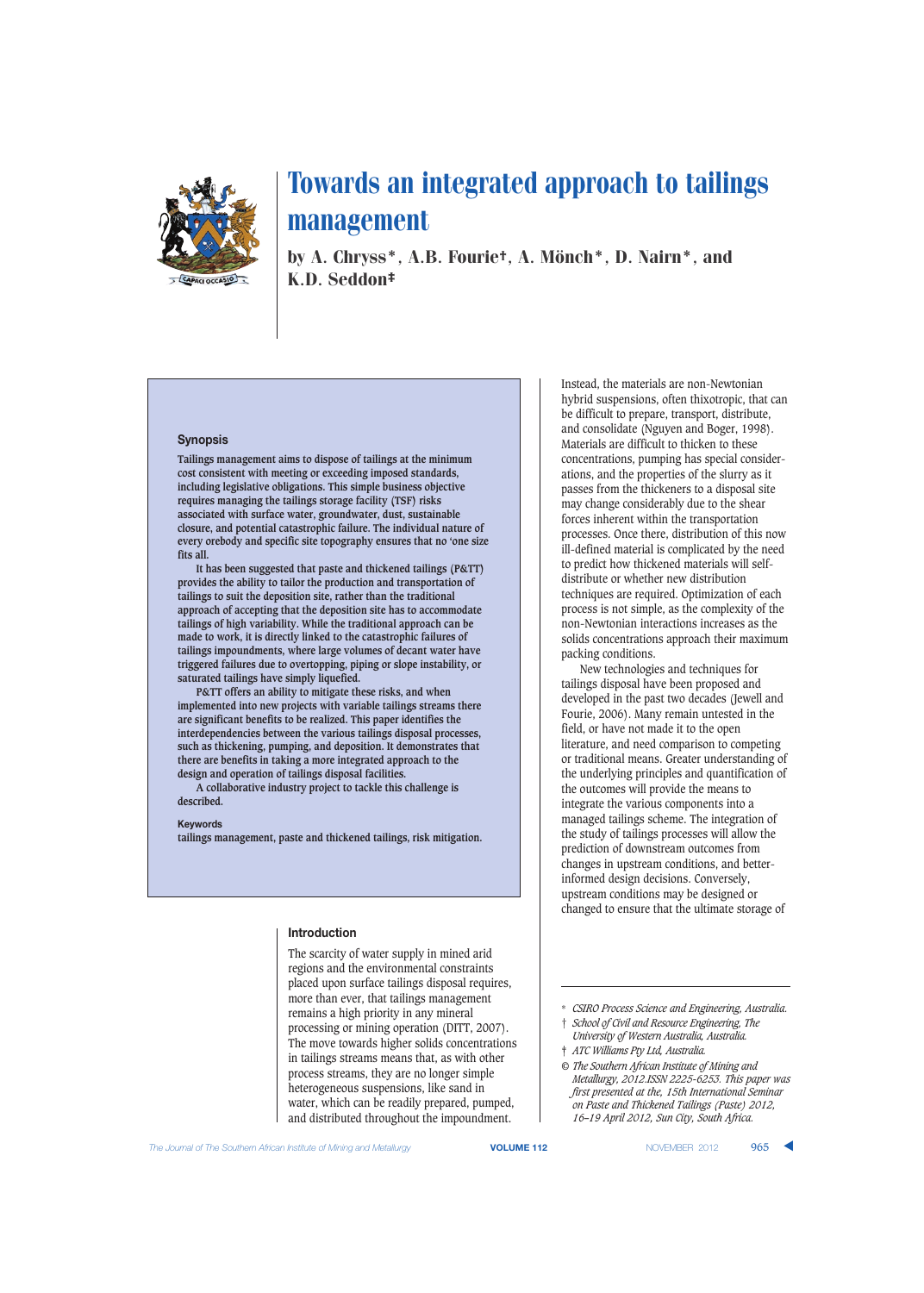the material is satisfactorily achieved. What follows is a description of some key areas that need to be addressed to allow the planned integration of the understanding and management of tailings processes.

### **The need for an integrated approach**

Despite the improvements made in the past few decades and the achievements of experts in the field, increasing demands are being placed on practitioners involved in tailings management. This arises from several directions. More stringent legislation demanding specific outcomes from tailings storage facilities (TSFs) and mining in potentially more arid or tropical regions are some of the drivers. The need to maximize water recovery in arid climates is particularly pressing. The mining of lower grade and/or complex ores will produce greater quantities of tailings per ton of product as well as increase the fines content of the tailings. New technologies and strategies will need to be implemented in tailings management to ensure a continuing social licence to operate and to minimize costs over the life of the TSF.

The challenge of designing a generic tailings management solution is a complex one, as different ore types, orebodies, locations, and climates all combine to produce a diverse array of tailings. A 'one size fits all' solution is clearly not feasible, but enough similarities may be found across the majority of tailings types to establish the basic principles that need to be considered, and these can be refined for a specific application. One possible breakdown of these issues is as follows:

- Water management and thickening
- ➤ Transport of tailings
- Stack configuration and growth
- ▶ TSF stability
- ➤ Environmental concerns
- ➤ Operating versus capital costs.

The boundaries drawn here are somewhat arbitrary, as water management impacts on environmental concerns, just as stack growth and TSF stability are interrelated. This further highlights that any advanced management solution must recognize the inter-connected nature of the tailings process. The tailings process must be designed and optimized as an integrated system.

## **A process strategy**

What is the best approach to produce a robust, adaptable integrated tailings management solution? If the aim of tailings management is the establishment of a remediable TSF containing a predictable quantity of solids, then it would be intuitive that all operations within the tailings circuit should be optimized to achieve that end, and design should start from the tailings beach and work upstream. This is an approach that has been mentioned in tailings literature before (Boger, 2011), but has not been developed to a high degree. This simple view is complicated by the other functions of the tailings circuit such as water storage and reagent recovery, as well as the necessity of minimizing footprint and cost. Thinking of the TSF as having a hierarchy of needs in this way is unhelpful since it is an interconnected process where upstream changes produce multiple effects on deposition and distribution, as well as pumping, pipeline pressure drops, deposition strategy, and even final closure options.

A more useful analogy can be taken from the manufacturing sector. If tailings management is viewed not as the disposal of an unwanted material in some optimal manner but as a process of manufacturing a product, in this case a legislation-compliant, remediable tailings storage facility (a 'Walk-away TSF'), then the priorities can be ordered and acted upon. In this scenario, the product has no commercial value but still needs to be carefully manufactured at minimal cost, while meeting certain performance criteria. The performance criteria derive from legislative and environmental drivers and specify the TSFs stability, drainage, trafficability, and ease of remediation. For example, the Energy Resources Conservation Board of Alberta, Directive 074 (ERCB, 2009) sets definite performance criteria on undrained shear strength in a TSF as a function of time. To complete the analogy, the raw materials in the manufacturing process are tailings, water, and flocculant, and the unit operations are thickening and/or filtering, transporting, and spreading or deposition.

To optimize the whole process, robust models of the component unit operations are needed. Some of these areas have been the subject of recent research and are at a welldeveloped stage of understanding. The essential tools required for describing the tailings process would include:

- ➤ An understanding of rheological behaviour as it changes with time and processing. As the tailings solids pass through the process from thickening and pumping to deposition, the slurry is changing in concentration and aggregation state, and at times also in chemical composition and activity. The modelling of the various unit processes will require the ability to understand this behaviour and will necessitate quantifying the more complex aspects of rheology, and not simply the static yield stress. Evaluating tailings slurries according to rheological and settling behaviour will allow slurries to be understood as a continuum and not arbitrarily classified as just 'paste' or 'thickened tailings'. Comprehending the rheological behaviour is integral to the points below
- ➤ A descriptive model of thickener behaviour. This entails the modelling of a thickener's behaviour that produces outputs not for a single operating point, but allows for thickener performance variability and provides a distribution of output values of throughput, underflow density, and rheology. As discussed in a later example, these variations impact strongly on downstream operations such as pumping and deposition in the TSF
- ➤ Modelling of pipeline (or gravity channel) flow behaviour of tailings in laminar, transitional, and turbulent flows, allowing for settling of coarse fractions. The complex and stratified flows that can occur from pumping non-Newtonian and heterogeneous slurries through pipelines several kilometres in length make design and operation difficult. In the context of this proposed strategy, upstream variations will be better dealt with if the flow regime is correctly described, as will be illustrated in the examples following
- ➤ A better understanding of undrained strength of deposited tailings. Consolidation due to evaporative

▲

966 NOVEMBER 2012 **VOLUME 112** *The Journal of The Southern African Institute of Mining and Metallurgy*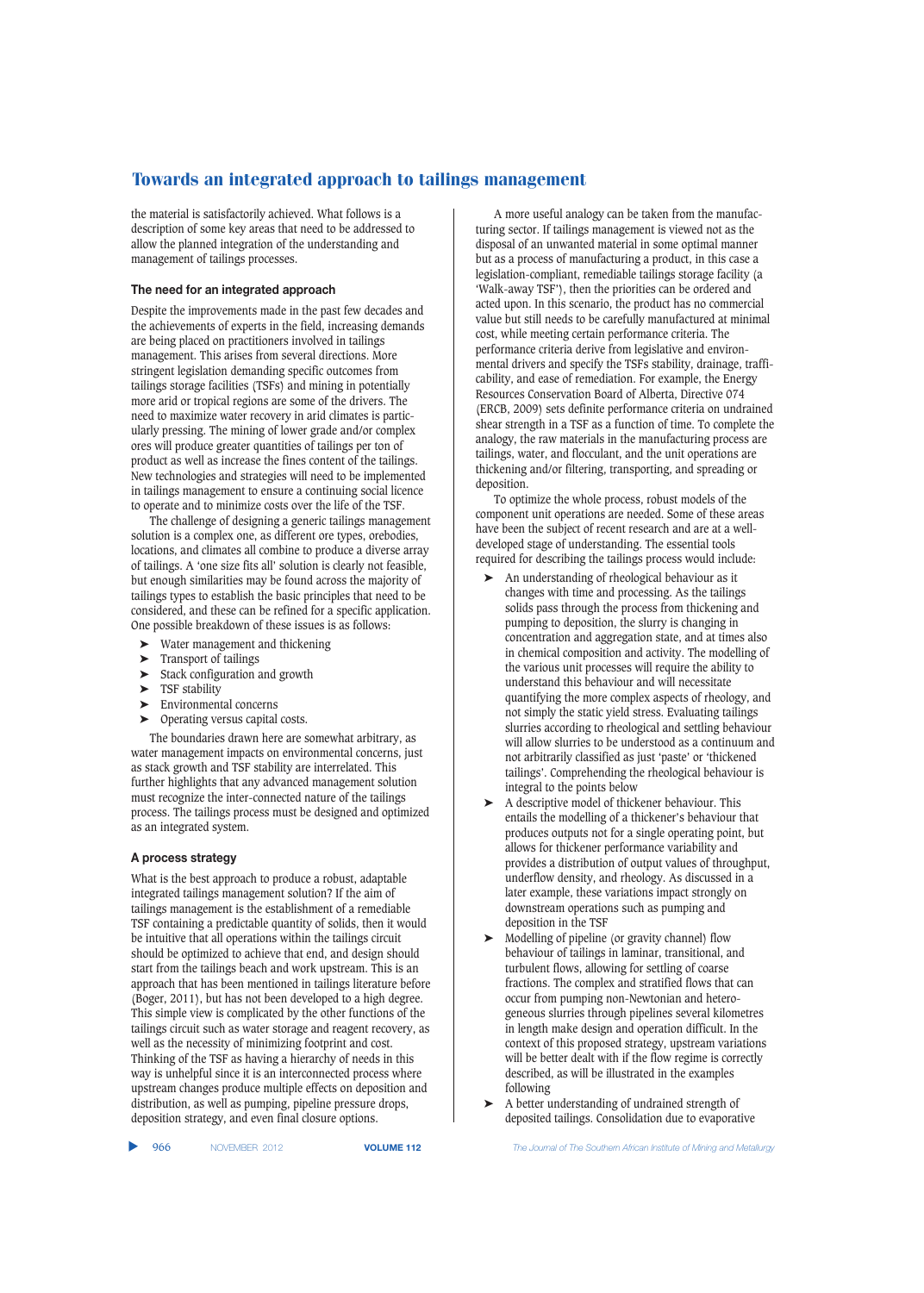drying and seepage from homogeneous material has been modelled but does not necessarily reflect the true circumstances occurring on the TSF. The various strata that exist after each layer of tailings is deposited lose water at different rates, and the resulting inhomogeneous material has complex behaviour. Quantifying water release rates is also necessary to accurately predict the best deposition conditions for water recovery (Vietti *et al.*, 2010; Seddon and Dillon, 2009). An understanding of this behaviour is essential to meeting the TSF performance criteria

➤ A tailings stack growth model based on sound principles. Of the three main models used to predict beach slope (Simms *et al.*, 2011), none is strongly grounded in theory as they are based on Newtonian fluid assumptions. Consequently, they lack the ability to be readily adapted to new slurry and process conditions without extensive large-scale testing due to the non-Newtonian behaviour of thickened tailings. Modelling the flows of discharged tailings on the stack and incorporating upstream process variations will be a means of achieving this end, ideally creating a robust means of predicting beach slope across a wide range of mineral types, and without the need for large quantities of representative tailings.

It is relatively easy to identify an 'optimum/minimum cost' solution for each individual component of the tailings process. It is far harder to identify a process optimum. The integration of these models will allow for the evaluation and validation of various TSF flow sheet scenarios around a range of key performance constraints such as local environmental requirements, water recovery targets, flocculent optimization, and operating and capital costs. Application of dynamic techno-economic modelling would provide the decision-making basis for efficient deployment of resources and could be used to identify likely operational risks and bottlenecks in the tailings management process. The development of a robust technical and economic basis for implementing leading practice in tailing management is critical to advancing this increasingly important area of mineral processing operations. Not only can the failure or poor performance of a TSF have a severe impact on the corporate bottom line, it can also significantly impact on a company's reputation and its social licence to operate (DITT,

2007). The reduced risk of a major tailings incident will more than offset the cost of developing more comprehensive tailings management systems.

The balance between initial capital expenditure, operating costs, and deferred rehabilitation costs is changing as longerterm economic perspectives are increasingly incorporated into the net present value calculations of proposed and ongoing mining operations. Consideration of closure, rehabilitation, and post-closure management during TSF development will ensure optimal balance of lifetime economic, environmental, and societal performance.

#### **Process examples**

The following two examples illustrate the need for an integrated approach to tailings processes. Neither was conducted using the method described above in its entirety but contain key elements of it.

## *Thickener improvements also improve TSF performance*

Around 2004, the AngloGold Ashanti Sunrise Dam mine in Western Australia was experiencing trouble in achieving the design beach slope required for its centrally thickened discharge (CTD) tailings facility. The cause was traced upstream to the thickener, which was performing poorly with very high flocculant consumption (and hence occasional 'doughnut' formation) and low underflow density (55 wt%). After redesign of the feedwell by CFD modelling, flocculation efficiency improved significantly, allowing the flocculant dosage to be reduced by approximately 0.1 kgt-1. As a consequence of the improved flocculation efficiency, the underflow solids increased from 55 wt% to 60–66 wt%. This higher solids concentration produced a more robust yield stress, i.e. where extended pipe flow did not result in a significant change in the yield stress and other rheological parameters. The result was that the beach slope increased to 2 per cent, substantially enhancing the TSF storage capacity. Added benefits were the amount of water sent to the TSF was reduced by approximately 25 per cent, providing more immediate process water as well as reduced cyanide losses.

The concentration and yield stress profiles along the Sunrise Dam tailings circuit are represented schematically in Figure 1 and Figure 2. Figure 1 shows the low concentration,



**Figure 1—Schematic of Sunrise Dam suspension profiles before feedwell changes, showing excessive flocculation during thickening and no beach formation with segregation during deposition**

**The Journal of The Southern African Institute of Mining and Metallurgy <b>VOLUME 112 VOLUME 112** NOVEMBER 2012 967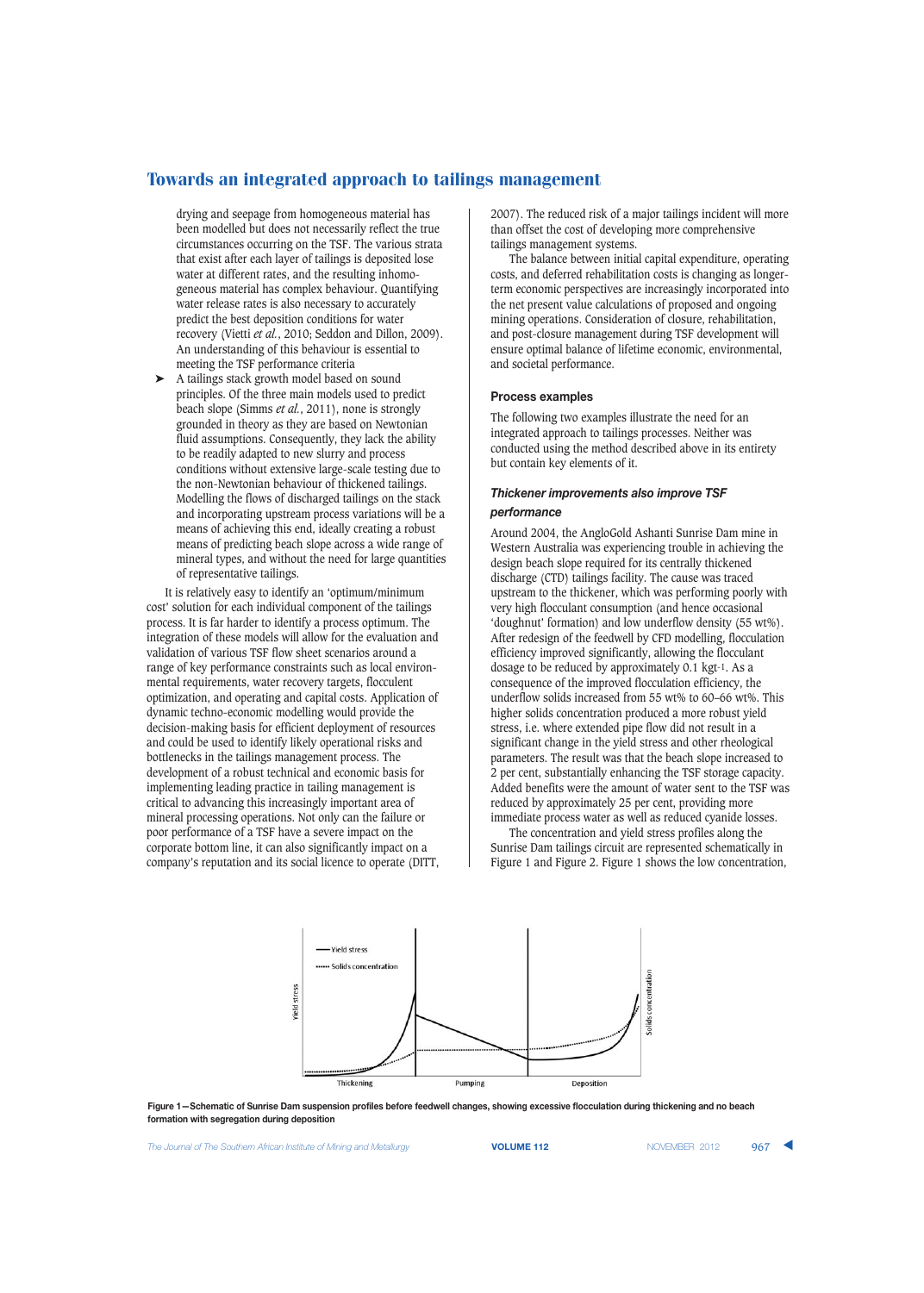

**Figure 2—Schematic of Sunrise Dam suspension profiles after feedwell changes, showing improved flocculation during thickening and improved beaching, with little segregation during deposition**

over-flocculated slurry before the feedwell modification, with Figure 2 showing the improved performance after the feedwell modification. There is also a benefit to pumping costs in the reduction of water used, but the effect on specific energy consumption (SEC) of the higher viscosity slurry being pumped over the 3 km tailings pipeline was not examined. This example shows that improving thickener performance can also result in significant downstream TSF improvement.

#### **Pipeline control and TSF performance**

A less straightforward example with complex interactions is as follows. Treating pipeline flows as heterogeneous materials is a simplification that can lead to process difficulties. Taking the case of a coarse material being transported in a non-Newtonian carrier (consisting of water and fine material), the usual pressure drop/velocity function is approximately  $dP = f(V^2)$ . This is not necessarily the case when a sliding bed of solids is formed and an almost flat response arises (Figure 3). This situation is difficult to control using centrifugal pumps, but even in this case where positive-displacement pumps were used, control remained difficult, as it was based on the expected pressure relationship, which appeared to be unresponsive. Should there be a reduction in flow rate from, for example, the thickener or a drop in slurry viscosity due to typical process changes, then the bed could even increase in depth, resulting in an increase in pressure drop with reduced flow rate – the opposite to the expected behaviour. Should the operators then apply the standard response to rising pressures and dilute the slurry then the carrier suspension will be reduced in viscosity and lose its capacity to drag the coarser solid bed along, potentially causing the line to block. Should the operator be fortunate enough to avoid blocking the line by this action, the higher flow rate of low-concentration tailings will erode or wash out the tailings beach. The solution in this case is (a) to understand the flow mechanism, and (b) if in doubt increase the slurry concentration, not dilute it. This illustrates the critical need to understand the interdependence that exists between the thickening, pumping, and deposition unit operations to avoid sub-optimal tailings disposal.

Pipeline transport of thickened tailings is often complicated due to the economic considerations of pumping over long distances. The SEC of thickened tailings has been shown to be a minimum for transitional flows (Pullum, 2007)



**Figure 3—Pressure drop measurements on a pipeline with a sliding bed of coarse solids. Under typical operating conditions (approx. 2 ms-1) there is minimal variation in measured pressure drop with changes in throughput**

for a range of slurry types. This flow regime can be hard to maintain if the rheology is changing as the slurry moves through the pipeline (which can be exacerbated by long pipeline lengths) or changing with variations in process conditions. Robust knowledge and on-line measurement of the slurry rheology is required to achieve the necessary control.

#### **Conclusions**

This paper has outlined the importance of taking a 'whole of process' view to tailings disposal and the requirement for a sound understanding of the interactions between the various components of a tailings circuit. Such an understanding would provide the basis for evaluating the merits of flow sheet options for tailings disposal for differing mineral systems, topography, climate, financial considerations, and environmental constraints, as well as allowing the optimization of existing tailings circuits and the testing of 'what if' scenarios.

To this end, a new comprehensive research project has been developed by the CSIRO and collaborators, the University of Western Australia, and ATC Williams Pty Ltd (through AMIRA International), to consider the major aspects of tailings management in an integrated approach. The